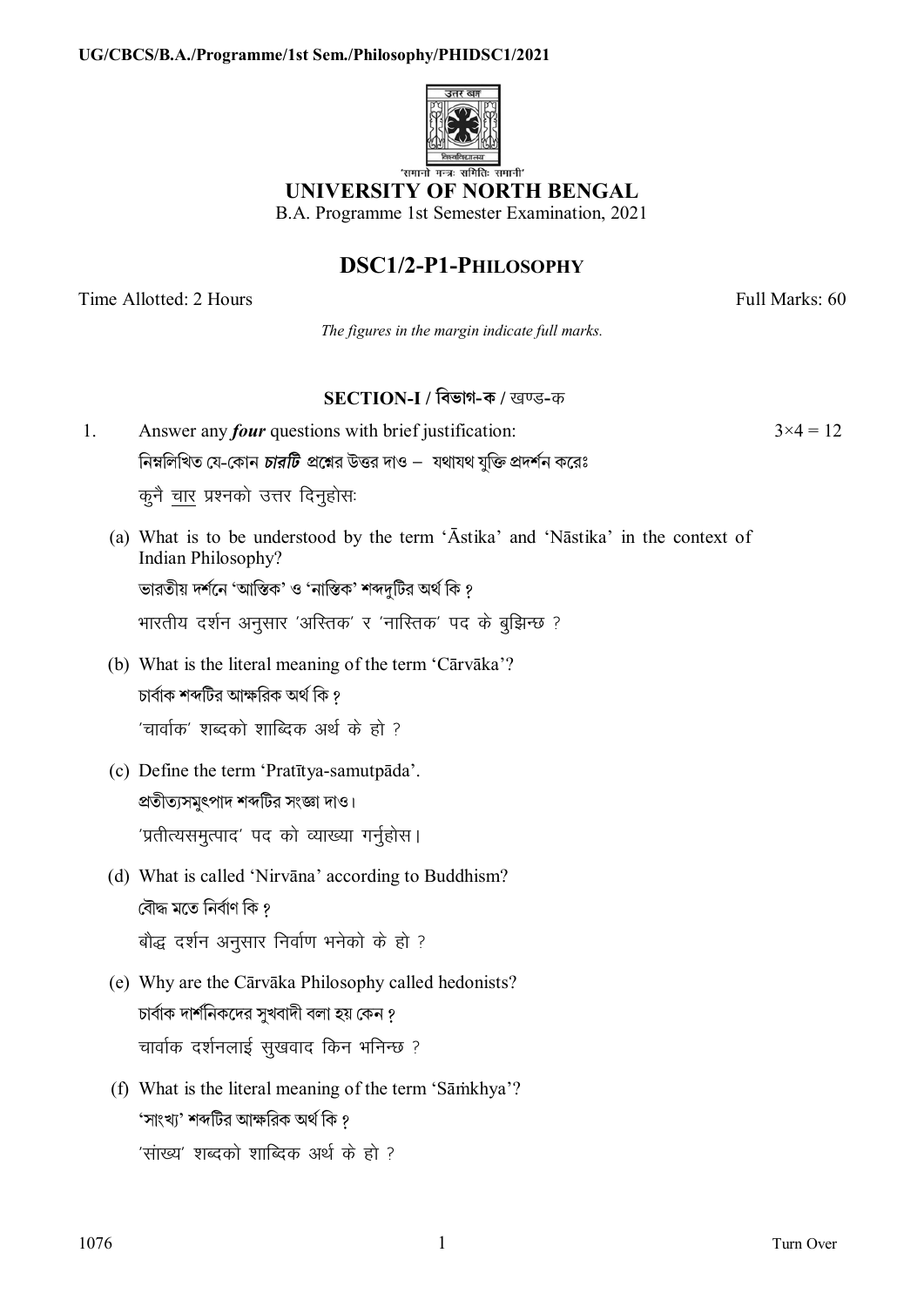#### SECTION-II / विज्ञान-थ / खण्ड-ख

- $2<sub>1</sub>$ Answer any *four* questions from the following: নিম্নলিখিত যে-কোন *চারটি প্র*শ্নের উত্তর দাওঃ कुनै चार प्रश्नको उत्तर दिनुहोसः
	- (a) What is 'Bhava-cakra' following Buddhism? বৌদ্ধ মতে ভবচক্ৰ কি ? बौद्ध दर्शनको अनुसार 'भावचक्र' के हो ?
	- (b) Explain four Purus arthas of Indian Philosophy. ভারতীয় দর্শনে চারটি পুরুষার্থ আলোচনা কর। भारतीय दर्शनको चार पुरूषार्थको व्याख्या गर्नुहोस।
	- (c) Write a short note on Cārvāka Ethics. চাৰ্বাক নীতিতত্ত্ব সংক্ষেপে আলোচনা কর। चार्वाक नीतिशास्त्रमा छोटो टिप्पणी लेख्नुहोस् ।
	- (d) Explain the nature of three constituents of 'Prakriti' in Sāmkhya. সাংখ্য মতে প্রকৃতির তিনটি উপাদানের (গুণের) স্বরূপ সম্পর্কে আলোচনা কর। सांख्य दर्शनको 'प्रकृतिका' तीन तत्वहरूको व्याख्या गर्नुहोस।
	- (e) Explain the Eight-fold path (Astāngika mārga) admitted in Budhhism. বৌদ্ধ দর্শনের অষ্টাঙ্গিক মার্গ ব্যাখ্যা কর। बौद्ध दर्शनमा स्वीकृत अष्टांगिकमार्गको व्याख्या गर्नुहोस।
	- (f) Why is Cārvāka Philosophy called materialistic? চাৰ্বাক দৰ্শনকে জডবাদী দৰ্শন বলা হয় কেন ? चार्वाक दर्शनलाई किन भौतिकवादी भनिन्छ ?

### SECTION-III / विखान-न / खण्ड-ग

- $3<sub>1</sub>$ Answer any *two* questions of the following: নিম্নলিখিত যে-কোন *দুটি প্র*শ্নের উত্তর দাওঃ कुनै दुई प्रश्नको उत्तर दिनुहोसः
	- (a) Is Indian Philosophy pessimistic? ভারতীয় দর্শনকে কি দুঃখবাদী বলা যায় ? के भारतीय दर्शन निराशवादी छ ?
	- (b) Is body considered as self according to Cārvāka? Discuss. চাৰ্বাক মতে চৈতন্যবিশিষ্ট দেহই হল আত্মা ? ব্যাখ্যা কর। के चार्वाक दर्शनको अनुसार शरीरलाई आत्म भानिन्छ ? चर्वा गर्नुहोस।

 $6 \times 4 = 24$ 

 $12\times2=24$